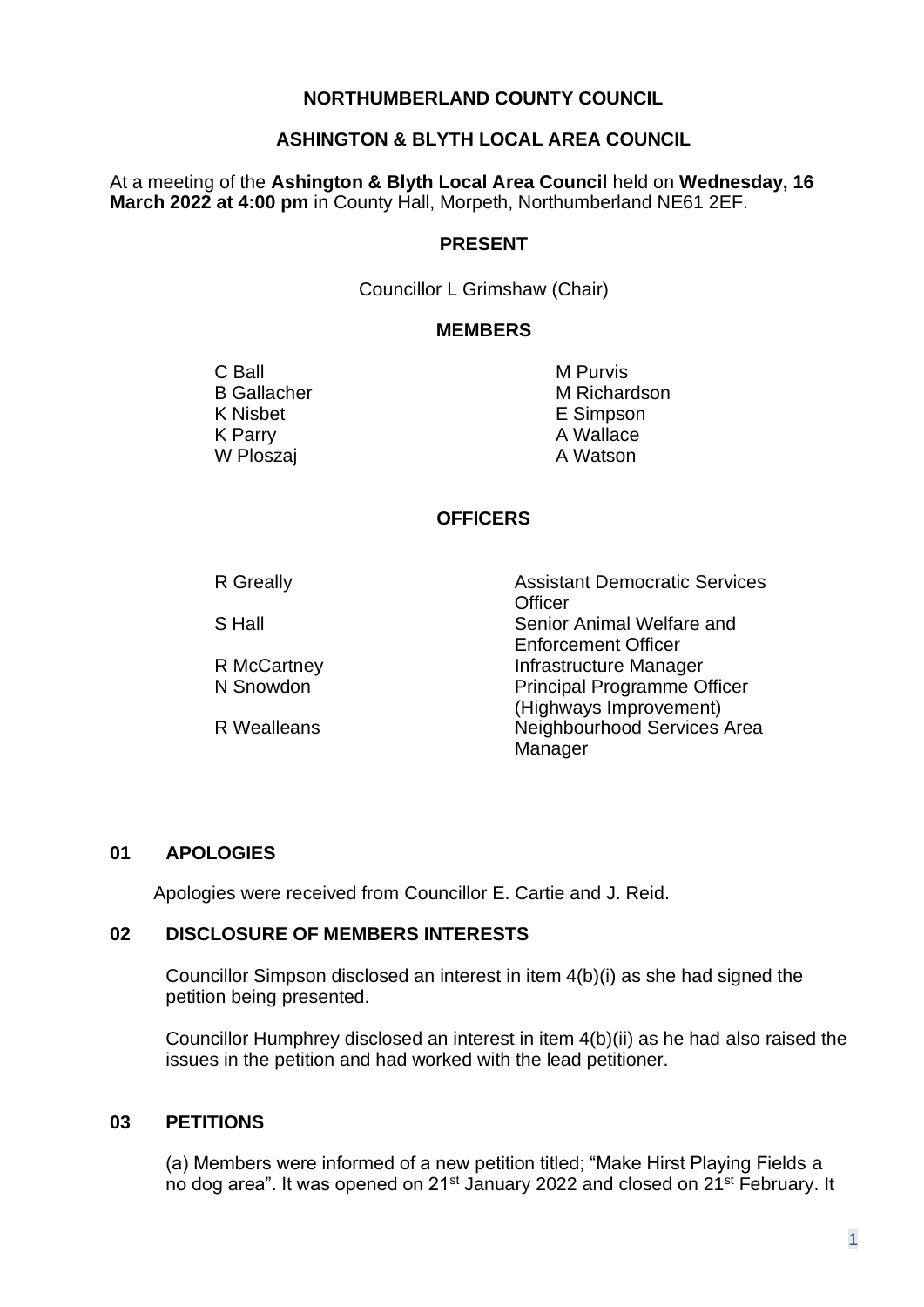had received 278 signatures and would therefore be brought to a future Local Area Council meeting.

### **(b)(i) DOGS SHOULD BE KEPT ON LEADS ON NEWBIGGIN-BY-THE-SEA PROMENADE**

Members were read an extract from the lead petitioner which outlined their reasons for creating the petition. Her comments were as follows:-

With mental wellbeing at a low and with many individuals benefiting from fresh air and daily exercise, the promenade of Newbiggin by the sea is a popular place to use. Unfortunately, due to the amount of unleashed, out of control dogs this prevents this from happening and it is being avoided by some.

Having lived in Newbiggin by the sea all my life, a dog owner and someone who uses the promenade on a daily basis I have noticed an increase of out of control dogs. I have personally been verbally attacked on more than one occasion from owners whom I have asked politely to recall their dogs if they have viciously approached myself and my leashed dog. I not only feel intimidated when I am approached – the dog and said owner but nervous and uneasy of what outcome the situation may result in, i.e. an altercation, dog fight or vet bill. This can turn into a very stressful experience when in fact going for a walk on the promenade should be an enjoyable one.

I feel strongly that locals and visitors alike should feel comfortable and safe whilst using the promenade. It is the biggest attraction of the village and used all year round. Users should not feel anxious or be worried about being approached or in the vicinity of aggressive dogs.

Although I am a dog owner and appreciate they need exercise, a pedestrianised area is not the place. Dogs can and should be walked on a leash to make the area fully accessible for all users, that being other dog walkers, children, pushchairs, wheelchairs and those with poor mobility without fear of being approached by out of control dogs. These dogs are often causing nuisances, chasing balls the owners throw for them or running around in groups causing potential trip hazards. If the owners can be encouraged to do so elsewhere this would make the promenade a more user-friendly walkway. I have witnessed owners separated from their unleashed dogs, not knowing where they actually are and certainly not noticing them fouling, therefore unaware to pick their faeces up. This in itself is a very big problem. If all dogs were leashed whist walking the promenade I feel confident this fouling problem would decrease, the average owner would surely feel compelled to pick it up rather than plead ignorance/innocent and walk on by.

I look forward to the findings from the Enforcement Officers who will be patrolling during 2022, I hope that they will be in regular attendance and attentive to the situation to provide full and frank reports.

I urge you to consider the wider community make a prudent decision to ask for dogs on leads to become mandatory to ensure a safe experience for all. This could be achieved by deploying Enforcement Officers and erecting signage and issue fines and using social media to inform users.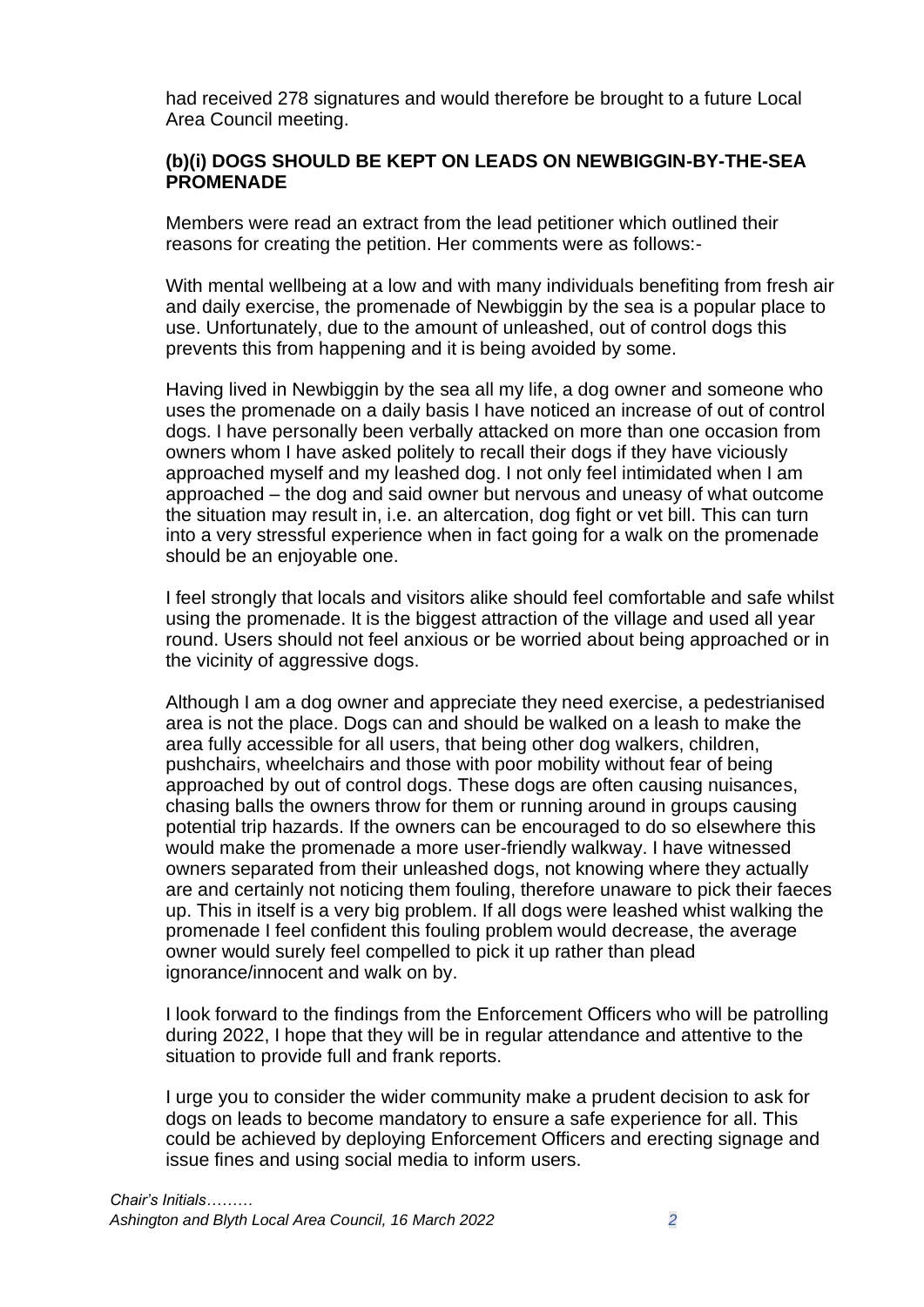S. Hall, Senior Animal Welfare and Enforcement Officer, attended to answer questions from members. The following comments were made:-

- Members believed that enforcement should not just be notices and there should be active enforcement with fines.
- Members were assured that enforcement officers were present in the area but it was highlighted that it was difficult to catch people in the act. Officers had visited sites in plain clothing but it was still a difficult task.
- Members were assured that there was a zero-tolerance policy to dog fouling. Members of the public would be issued with a fixed penalty notice if caught.
- Members suggested that data relating to fixed penalty notices should be published in newspapers to show that enforcement was happening.
- Officers confirmed that the was a condition in areas where dogs must be kept on a lead for the length of the lead. This was 1.5 metres.

**RESOLVED** members supported the recommendations in the report.

### **(b)(ii) SPEED CALMING MEASURES ALONG SOUTH NEWSHAM ROAD (B1523)**

The lead petitioner, Stuart Ferguson, addressed the committee and spoke around the reasons for starting the petition. His comments included:-

- The road is a death trap and there had been several serious accidents over the years. Concerns were originally raised back in 2011 and nothing had been implemented.
- Officers, Police and Ian Levvy MP had visited the area and were shocked at the speed and volume of traffic. After the visit there were positive ideas from Officers however nothing had been done since the visit.
- The road cannot cope with the volume of traffic at the time and further developments within the area were only going to add to the traffic problem.
- There was a playpark next to the road and there was safety concerns with Children walking to school alongside the road. There had recently been a serious incident involving a 16-year-old child which resulted in the child being hospitalised.
- It was asked when the road survey would take place, whether the police had been requested again and what proposals were there for traffic calming measures in the area.

N. Snowdon, Principal Programme Officer (Highways Improvement), introduced the report to committee and welcomed questions from members. The following response was given to member's questions:-

• Members wanted to highlight the environment of the road and how that exacerbated the situation. There was a pathway directly on the road, there were no crossings along the stretch of road. There is a small roundabout that was supposed to be a traffic calming measure however due to the size it was ineffective.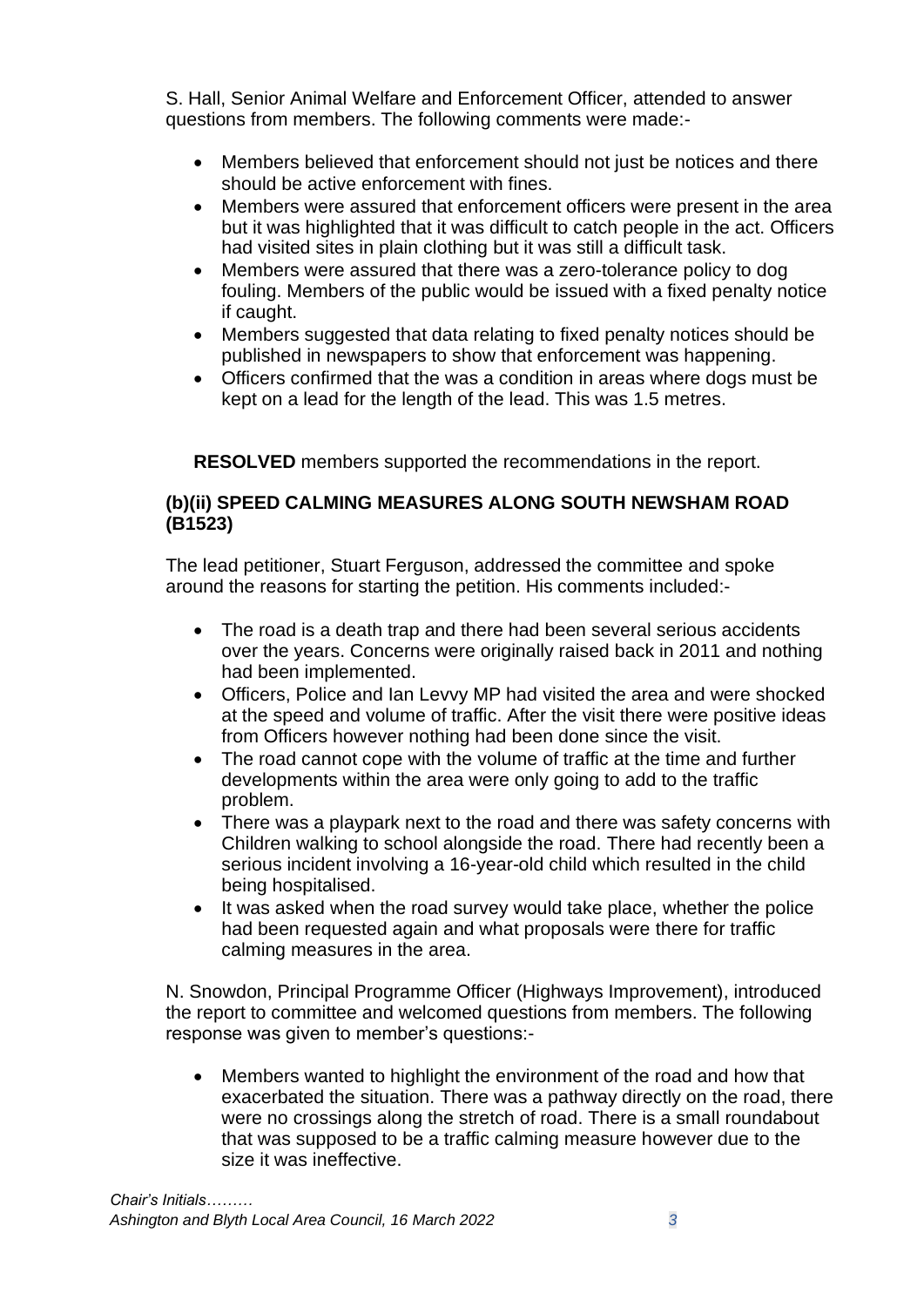- Members asked if there were statistics from the Police visit as there had been 3 recorded incidents recently and a number of speed enforcement fines were handed out during a recent visit.
- Proposals for the road were being finalised and were expected to be ready in the near future. Possible proposals included signage, lines and temporary speed cushions.
- Officers were still waiting for details from the police regarding the recent incident. Once information was shared they would take action if it was deemed necessary.
- Officers had contacted the Neighbourhood Police but the speed camera van had not been to the area yet. Members expressed their support of working closely with the Police and felt it was imperative to Officers work.
- The speed survey had not been carried out yet as there were traffic lights along the road which would have skewed the data. Once the temporary traffic lights were removed the survey would be carried out. It was acknowledged that a lot may have changed since the last survey that was carried out 3 years ago. Officers highlighted the importance of the speed survey to help prioritise the scheme through the Local Transport Plan.
- Members hoped that the Blyth Relief Road would also alleviate the situation.
- It was suggested that maps may have been beneficial in the report.
- A date could not be confirmed on when the work would commence on the road. The Local Plan was in the final stages of completion but it was suggested that there may be work undertaken through the Urban Road Safety Allocation.
- It was confirmed that there was a speed monitoring sign in situ at the time however it was not confirmed if it had the software to download the speed data. Members confirmed that new speed surveillance equipment had been ordered for the area and a lot of new equipment had the capability to capture the speed data. It was confirmed that Parish and Town Councils do send Officers speed data from other areas.

**RESOLVED** members supported the recommendations in the report.

## **04 LOCAL SERVICES ISSUES**

R. Welleans, Neighbourhood Services Area Manager, gave an overview of recent work carried out:

### **Ashington and Blyth Neighbourhood Services Operational Update: NEAT**

**Winter works continue at a rate we expect. Since the last Local Area Council, we have experienced a mild winter period.**

- **This has helped our teams recover some ground we lost to storm Arwen.**
- Continued to work a 28-hour week during the winter period this ended on the  $25<sup>th</sup>$ of March when all Grounds staff revert to a 43.75-hour week to take advantage of the lighter evenings from the  $28<sup>th</sup>$  of March.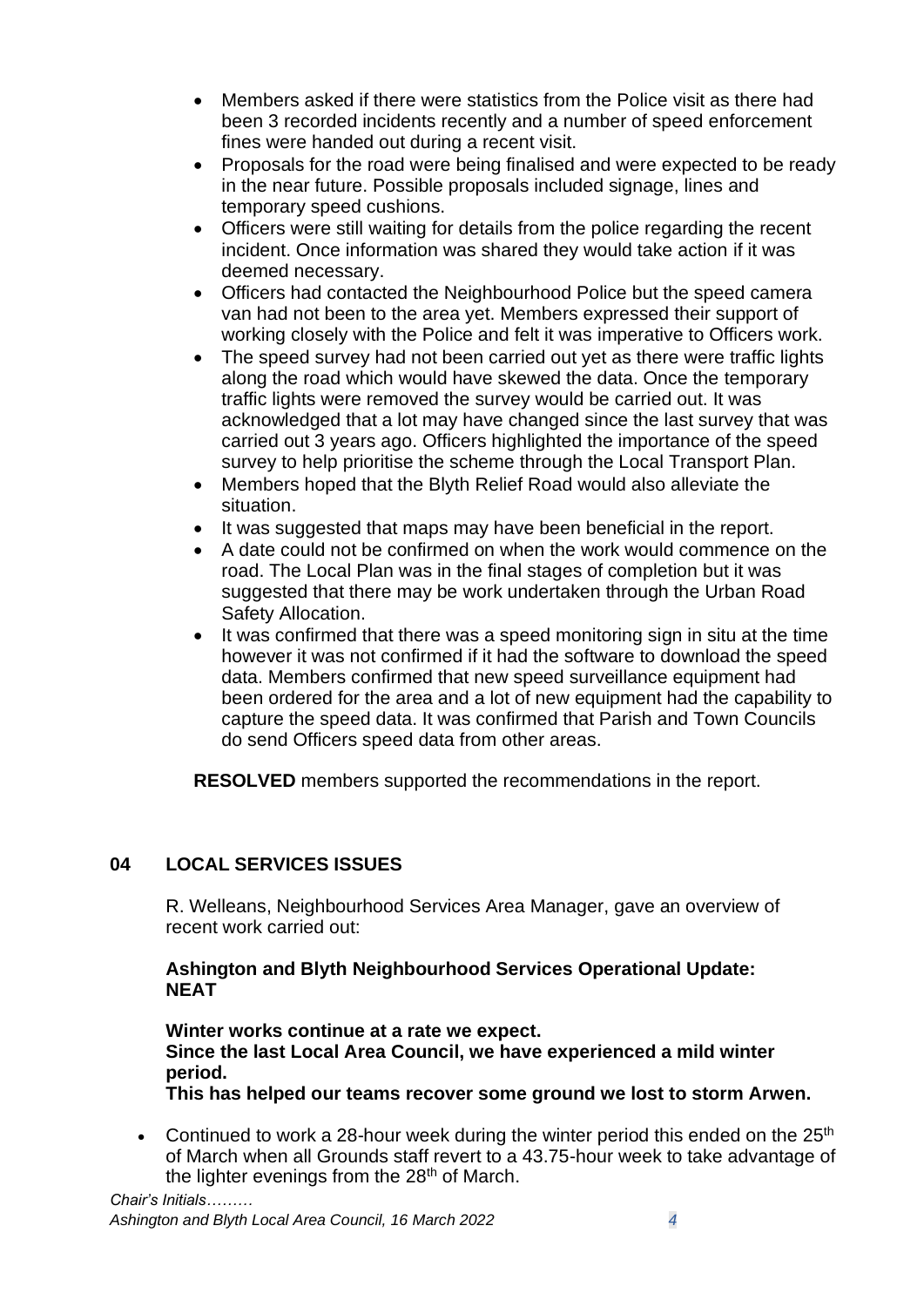- Progress through scheduled work had been a challenge but successful.
- We were continuing work to complete scheduled winter works tasks.
- Please alert me at your earliest convenience if you believe any requested work had not been completed.

### **We have finalised preparations for the upcoming grass cutting season. All grass cutting equipment has either been serviced or is scheduled to be serviced.**

- Grass cutting was started in most areas and will continue depending on ground conditions
- The Routes had been reviewed and agreed with Teams in all areas.
- Seasonal grounds maintenance positions for this year were in the process of been filled with all seasonal staff in place within Stakeford Depot and recruitment ongoing for Blyth NEAT (Neighbourhood Environment Action Teams) with 2 vacancies to fill, there was a low application rate this year and we were finding it difficult to engage seasonal workers in some positions but were going to use the Councils Staff bank to fill any vacant positions to ensure all staff were in place to start the season well.

**Weed control activities will be undertaken in-house again this year**. 

- The blue dye would be used this year as it was well received pre-pandemic. **Street Cleansing**
- Business as usual.
- We anticipated that the increase in footfall experienced last year (due to the pandemic – staycation) will reduce this year, this should ease pressure on our cleansing teams.
- **Newbiggin:** Cleansing routes ongoing within the area and in addition the Town Council have agreed to renew the partnership this year for 2 additional Seasonal operatives to carry out a variety of duties determined by the Town Council. The work on Newbiggin Beach to install a deterrent for windblown sand has been completed and we will be scheduling a clean-up of the sand within the Promenade area.
- **Cambois and Sleekburn areas:** cleansing routes were being followed; The Mechanical Sweeper was scheduled for the area week commencing the 21<sup>st</sup> of March.
- A litter-pick and cleanse will be scheduled for Brock Lane, I will speak with SUEZ about vehicles leaving without securing there sheeting systems to prevent litter coming off the wagons when leaving the transfer station.
- **Ashington:** We have agreed new Zones with ATC with all areas now cleansed on a set day, we will be monitoring progress and monitor all areas with our Total Mobile LEQ inspections.
- Maple and Chestnut bin compounds, we continue to monitor the compounds as we have issues with fly tipping daily, the Rapid Response team are there twice daily at times to keep them to an acceptable standard, the other issues around the bulk bins are contamination of the recycling bins, we are having to service these most of the time as general waste on their weekly collections.
- Enquiries had been made about installing CCTV within Maple and Chestnut to deter fly tipping and will update councillors when further information is available.
- **Blyth:** All cleansing teams are active within the area and continue to work well with BTC.
- Inspections carried out by Blyth Town Councils officers in association with NCC (Northumberland County Council) officers.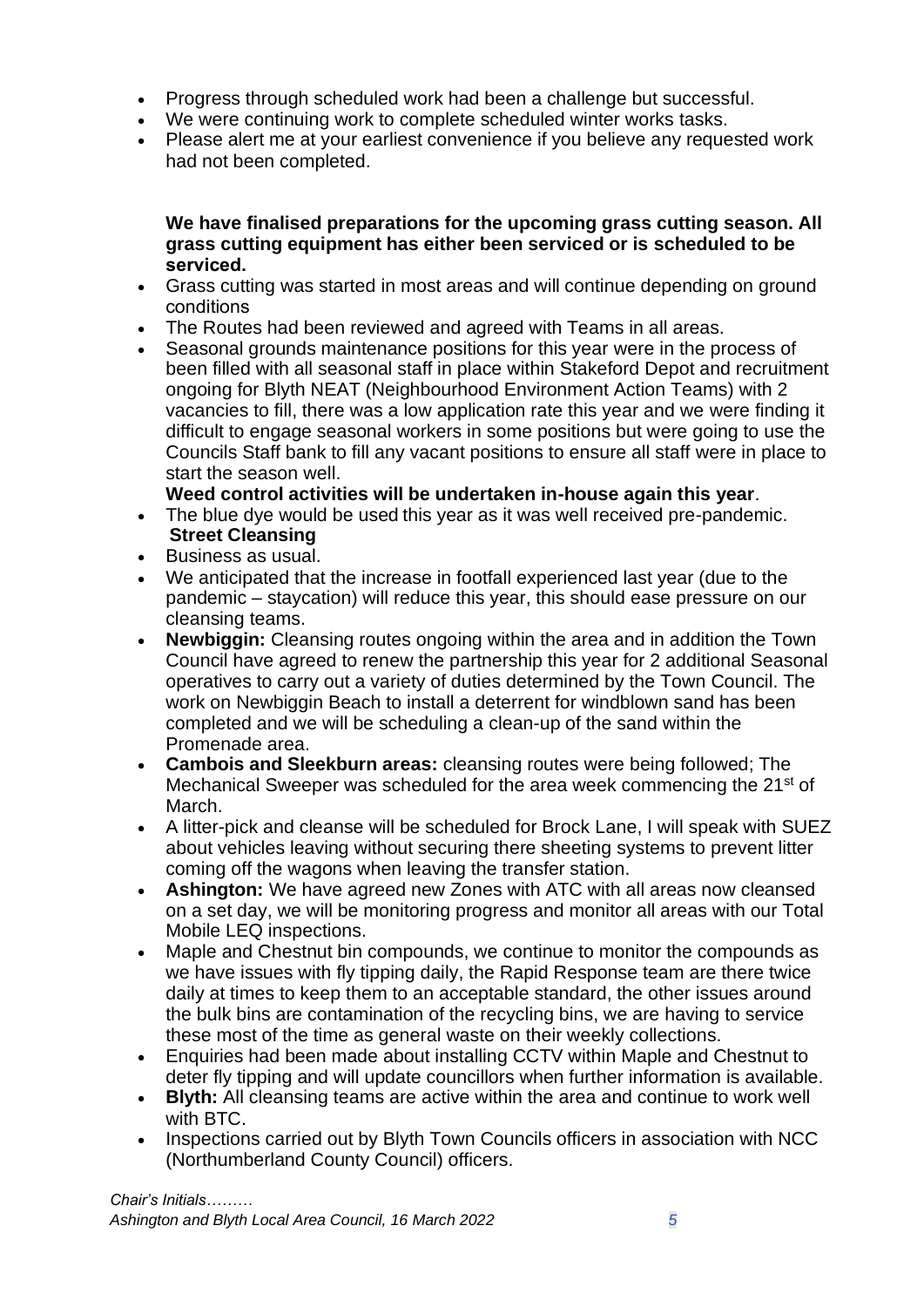• Overnight Cleansing of the A189 spine road is scheduled to start on the  $2^{nd}$  of April for 5 consecutive weekends.

# **WASTE**

# **Residual and recycling**

- Business as usual for waste collection services. We are still seeing elevated tonnages due to covid – we put this down to many people now working from home and generating waste there, rather than at their workplace.
- Due to the rate of housing growth in recent years the waste service will see additional investment this year, we will receive 2 additional RCV's and crew.
- Work is underway to evaluate existing demands on the service and plan routes to ensure they are deployed in the most efficient way possible.

## **Garden waste collections have started**

- Increasing housing/customer numbers have meant additional tweaking of rounds has been required to accommodate the increase with 12 collection days over the 2 weeks now taken place.
- Initial take up for the service is high, the scheme remains as popular as ever.

## **Additional info**

Glass trial – has been extended by 12 months, presentation rates and yields remain encouraging in most areas.

A food waste collection trial is currently being planned. A special collection vehicle is required which we must hire in for the duration of the trial. Members will be provided with more information on the trial when plans are finalised.

The following comments were made in response to Member's questions:

- Members welcomed the weed programme and thanked Officers for the standard of grass cutting. Officers confirmed that a new type of blade on the grass cutters left a better finish as it mulched the grass.
- It was acknowledged that there were some issues in the Blyth area with grass cutting and tree debris from recent storms. The Tree Officer had been informed and was due to send an update soon. Members asked if the Tree Officer could also look at potential hazardous trees near school sites and give information regarding tree stumps left behind.
- Members asked if there could be a more enforcement around fly-tipping, littering and dog fouling and to be seen publicly addressing the issue.
- Officers confirmed the communal bins had made a positive change and the streets were much improved.
- Officers confirmed that information shared regarding the cleaning programme that was shared with Town Councils could also be shared with County Councillors to ensure they were aware of what was happening in their divisions.
- Officers assured Members that if there were any vehicle breakdowns (gullycleaners etc) that the Senior Team Leader would inform Members.
- Members asked if a maintenance programme for Paths and Cycleways can be stepped up as some of the cycleways were in poor condition. The Officers confirmed they would look into this.
- Members enquired whether a road sweeper could have been deployed at St John's Church to help tidy up the debris. Officers confirmed they would look into this.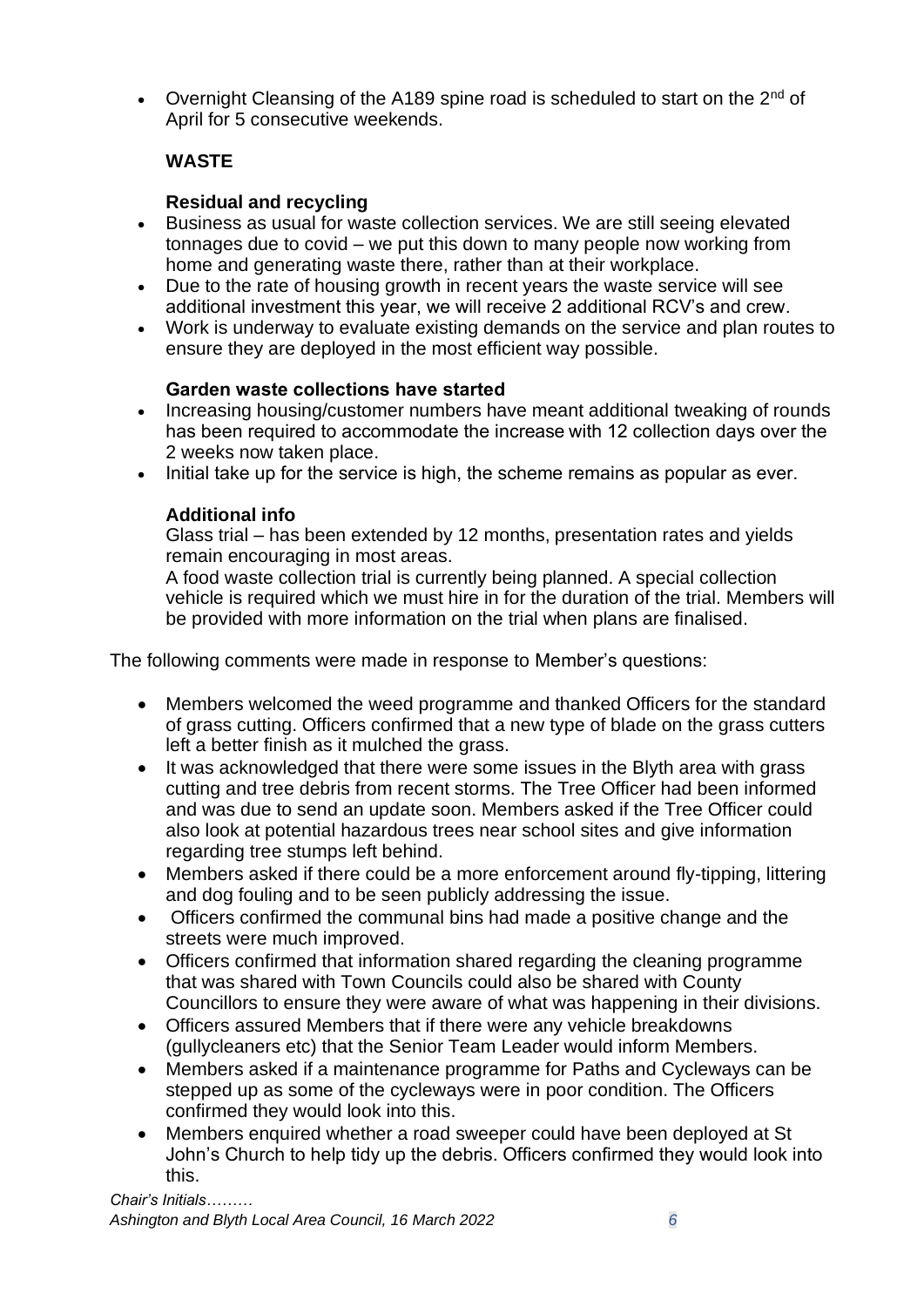R. McCartney, Infrastructure Manager, gave the following overview:-

All Highways Inspectors and maintenance crews continue to work Inspecting, fixing carriageway defects, making repairs and making safe category one defects across the South East area.  

Gully emptier is fully deployed dealing with reported issues and cyclic maintenance. An additional gully emptier is also working in the Ashington/Blyth area on cyclic maintenance. 

## **Larger Tarmac Patching**

Larger Tarmac Patching has been carried out in the following locations: 

- Links Road, Blyth
- Wensleydale Terrace, Blyth
- Garden City Villas, Ashington
- A189 Woodhorn R/A
- Woodlea, Newbiggin
- St Andrews Terrace, Ashington
- Coronation Street, Blyth
- Station Road Junc Institute Road, Ashington
- Station Road, Ashington (Bus Layby)
- Willow Crescent, Blyth
- Ford Drive, Blyth
- Tynedale Drive, Blyth

### **Drainage Improvements**:

Drainage Improvements have been carried out in the following areas: 

- Black Close Bank, Ashington
- A189 Spine Road

### **LTP - Carriageway Resurfacing**

Footway and Carriageway LTP Resurfacing have been carried out the following areas: 

- Newsham Road, Blyth (Finished Surface NCC1)
- Norham Road, Ashington (Finished Surface NCC1)

### **Regeneration Scheme**

- Bowes Street, Blyth Started Monday 10/01/22 (48 Weeks)
- Waterloo Road, Blyth

### **Winter Maintenance**

Winter Services continue.  

*Chair's Initials……… Ashington and Blyth Local Area Council, 16 March 2022 7* We continue to have an average winter so far in both snow and precautionary gritting.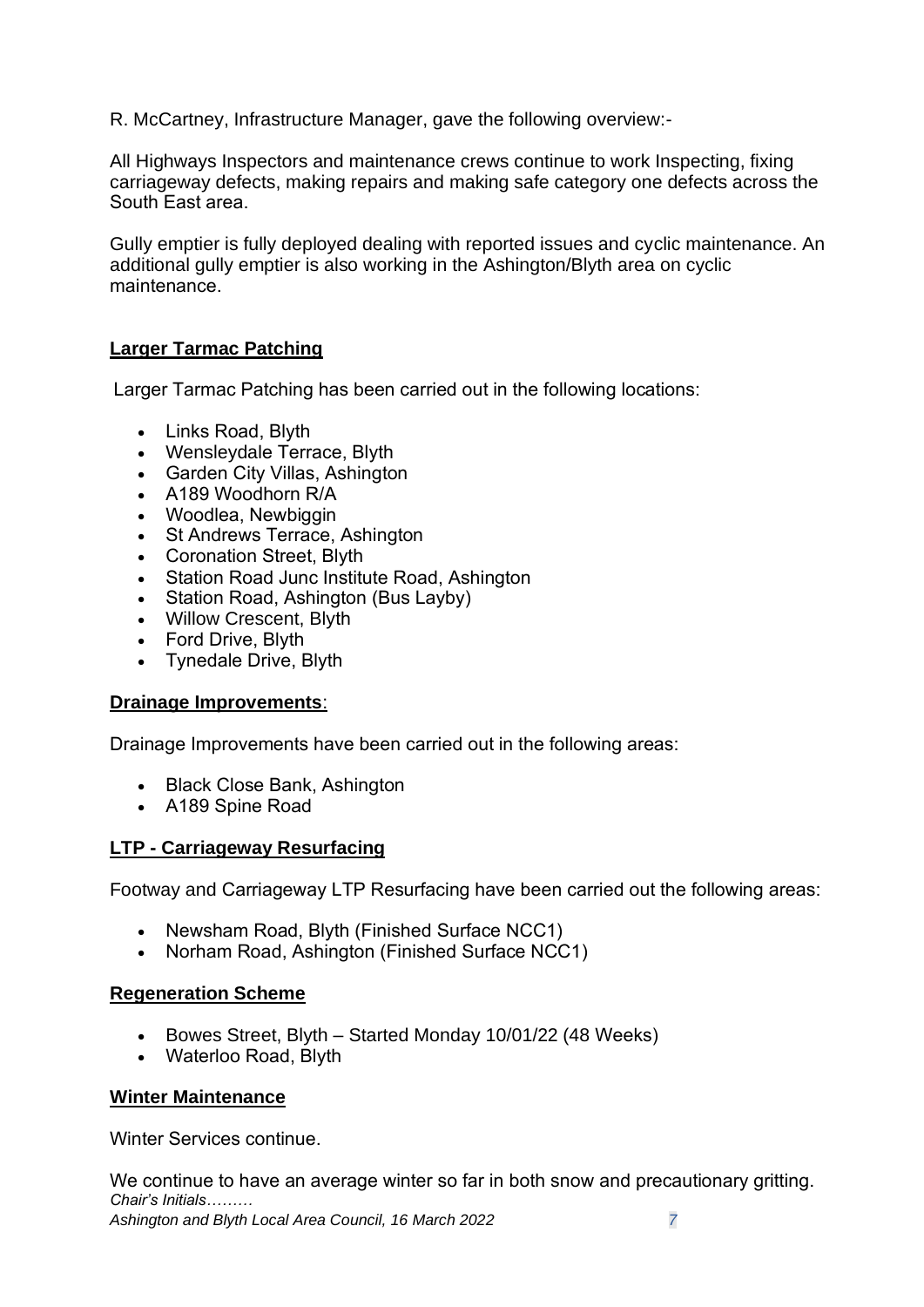A small restock of salt across the county has been completed. This will ensure we have sufficient resilience levels for the remainder of the winter period.  

This includes a 5000 Tonne strategic store located in Powburn. 

The following comments were made in response to Members questions:-

- Members asked for an update on a report being carried out to identify problematic Gullies.
- Members raised concerns regarding gullies in John Street. The problem had been reported numerous times, but it was thought that it may have needed more than just gully cleaners to sort the problem. Officers noted this.
- It was noted that grit bins had been topped up, as mentioned in the report, however in some cases the grit had been placed on top of old, unusable grit. Members asked that in future the grit bins are emptied before topping them up.
- Members asked if a survey could take place on the drainage opposite the White Elephant beside the Post Office as it often flooded.
- Officers noted that Members would like clarification on what determines a pothole and the criteria for when a pothole needs repairing. Members asked if the Service could be more proactive rather than reactive but also acknowledged the little funding they had been provided with.
- Officers confirmed the scheme of work regarding line painting was like most other programmes and relied on updating the areas that were most in need.

# **05 MEMBERS LOCAL IMPROVEMENT SCHEME**

**RESOLVED** Members noted the information.

# **06 LOCAL AREA COUNCIL WORK PROGRAMME**

**RESOLVED** Members noted the plan.

# **07 DATE OF NEXT MEETING**

The next meeting would be held on Wednesday 13<sup>th</sup> April 2022 at 4.00 p.m.

## **08 URGENT BUSINESS**

With agreement from the Chair, Cllr Nisbet raised a concern regarding the Blyth Beach Huts. The following was read out:-